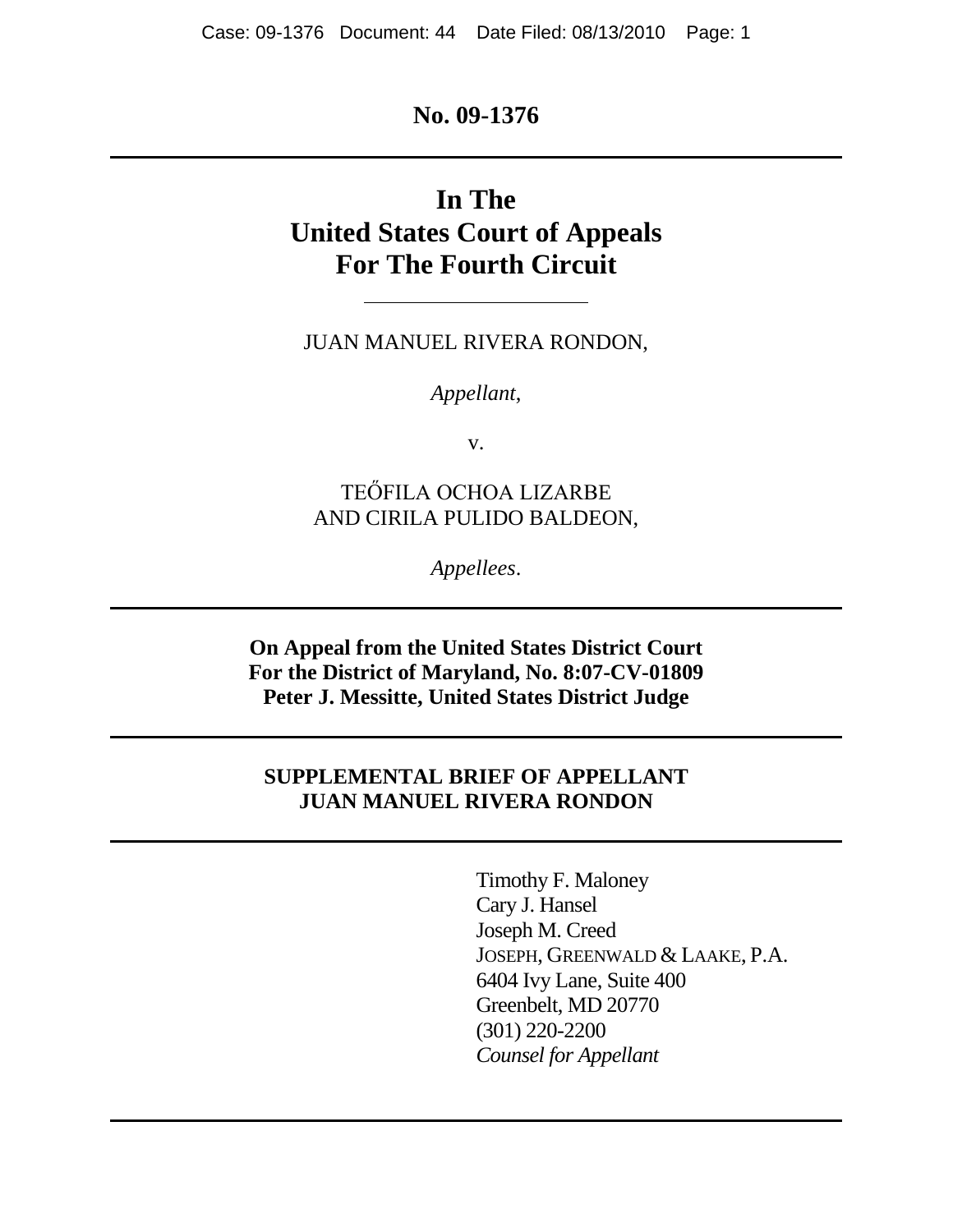# **TABLE OF CONTENTS**

# **Page**

| $\mathbf{I}$ . |                 | Samantar has no effect on the non-FSIA issues in this case4            |
|----------------|-----------------|------------------------------------------------------------------------|
|                | A.              | The Court should exercise its pendent jurisdiction to consider         |
|                | <b>B.</b>       |                                                                        |
|                | $\mathcal{C}$ . |                                                                        |
| II.            |                 | Samantar has no effect on Appellant's entitlement to official immunity |
|                | A.              | Appellant is entitled to official immunity under the common law7       |
|                | <b>B.</b>       |                                                                        |
|                |                 |                                                                        |
|                |                 |                                                                        |
|                |                 |                                                                        |
|                |                 |                                                                        |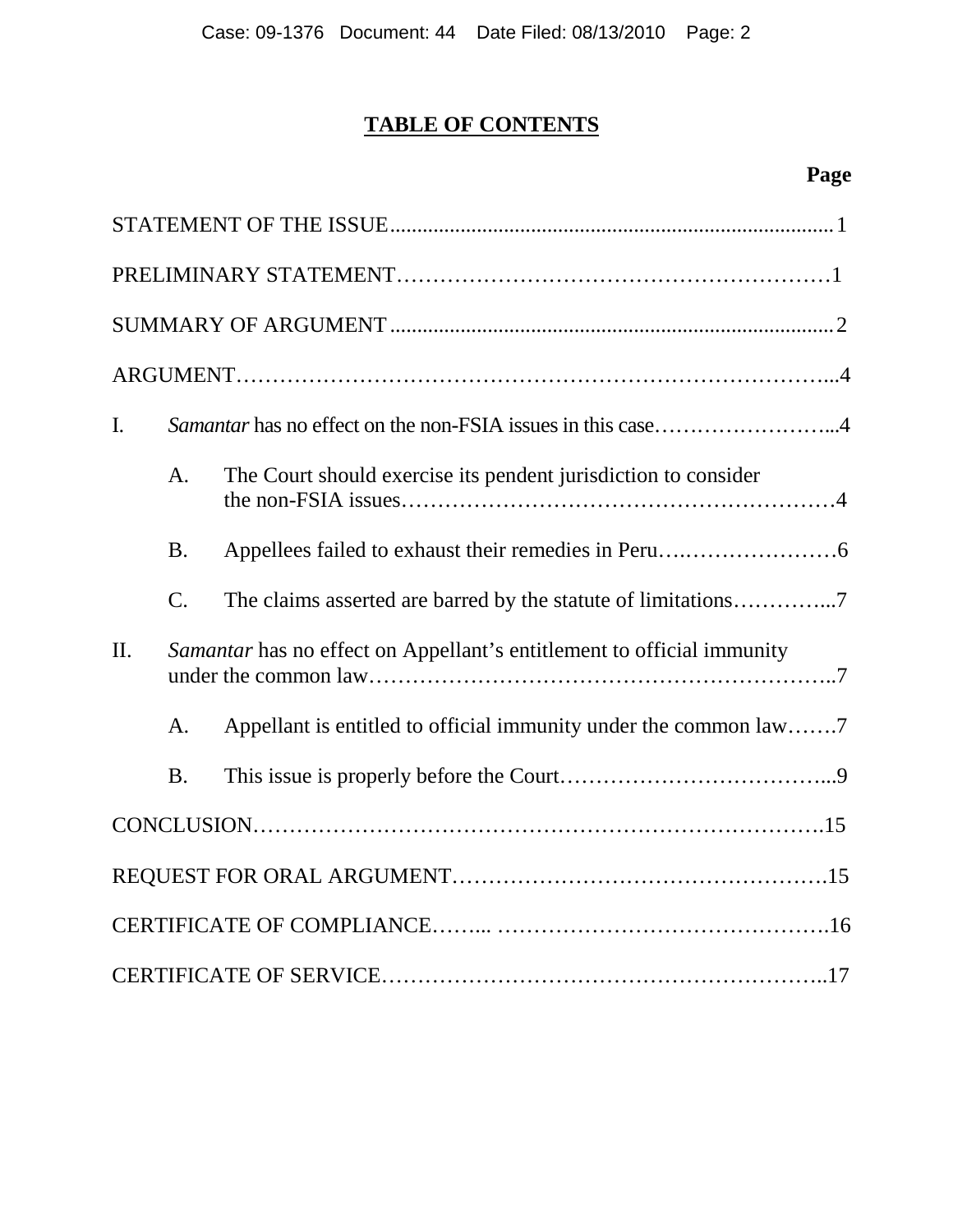# **TABLE OF AUTHORITIES**

# **CASES**

| Byrd v. Corporacion Forestal y Industrial de Olancho S.A.,                |
|---------------------------------------------------------------------------|
|                                                                           |
| El-Fadl v. Central Bank of Jordan, 75 F.3d 668 (D.C. Cir. 1996)12         |
| Foremost-McKesson, Inc. v. Islamic Republic of Iran,                      |
|                                                                           |
| Holland v. Big River Minerals Corp., 181 F.3d 597 (4th Cir. 1999) 11      |
| In Re Terrorist Attacks on September 11, 2001,                            |
|                                                                           |
|                                                                           |
| <i>Samantar v. Yousuf, __ U.S. __,</i>                                    |
| Scottsdale Ins. Co. v. Flowers, 513 F.3d 546 (6th Cir. 2008) 14           |
|                                                                           |
| Westchester First Ins. Co. v. Johnson, 5 Fed. Appx. 111 (4th Cir. 2001)11 |
|                                                                           |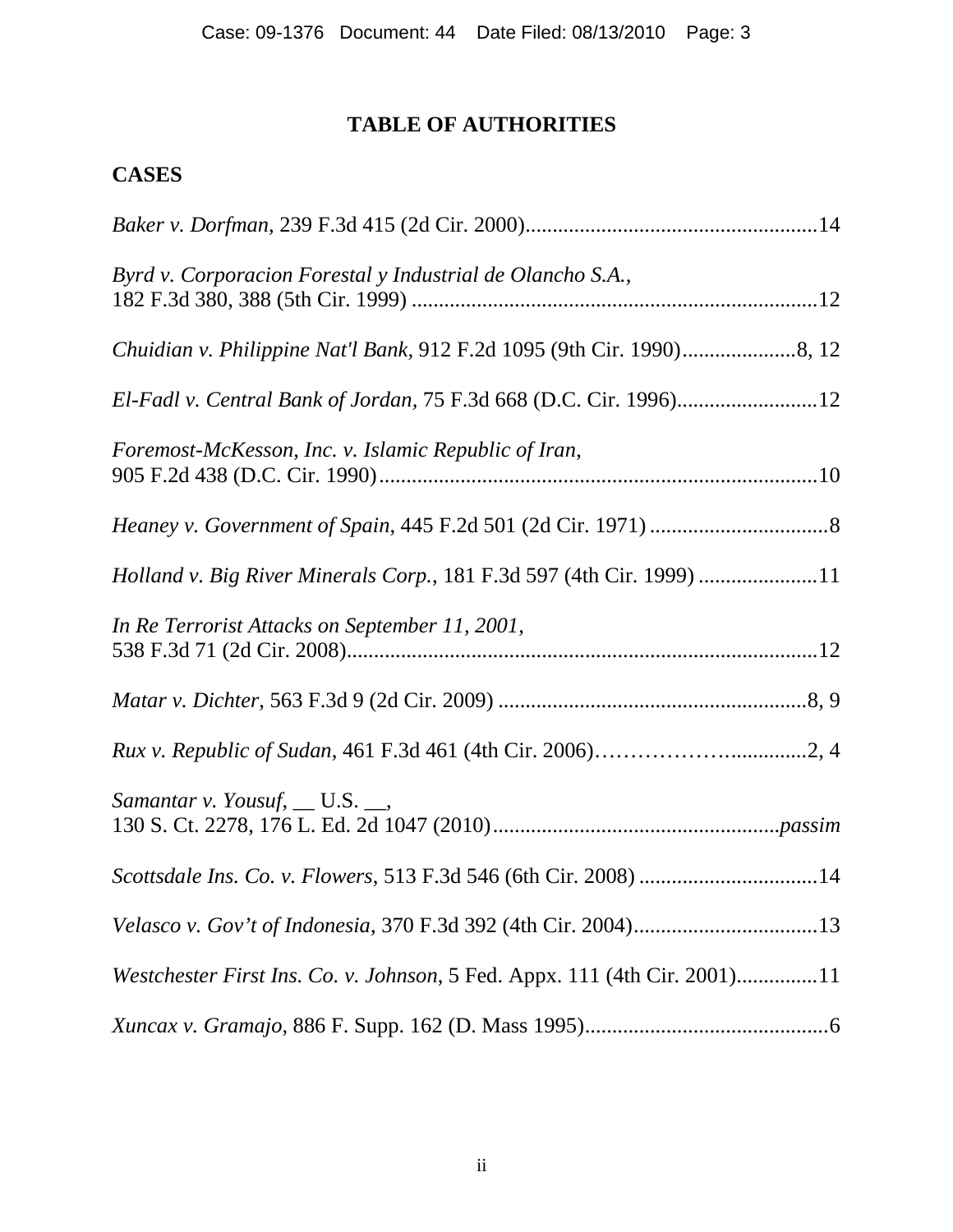# **STATUTES**

|--|--|--|

# **SECONDARY SOURCES**

Restatement (Third) Foreign Relations Law of the U.S. § 469 (1987).....................8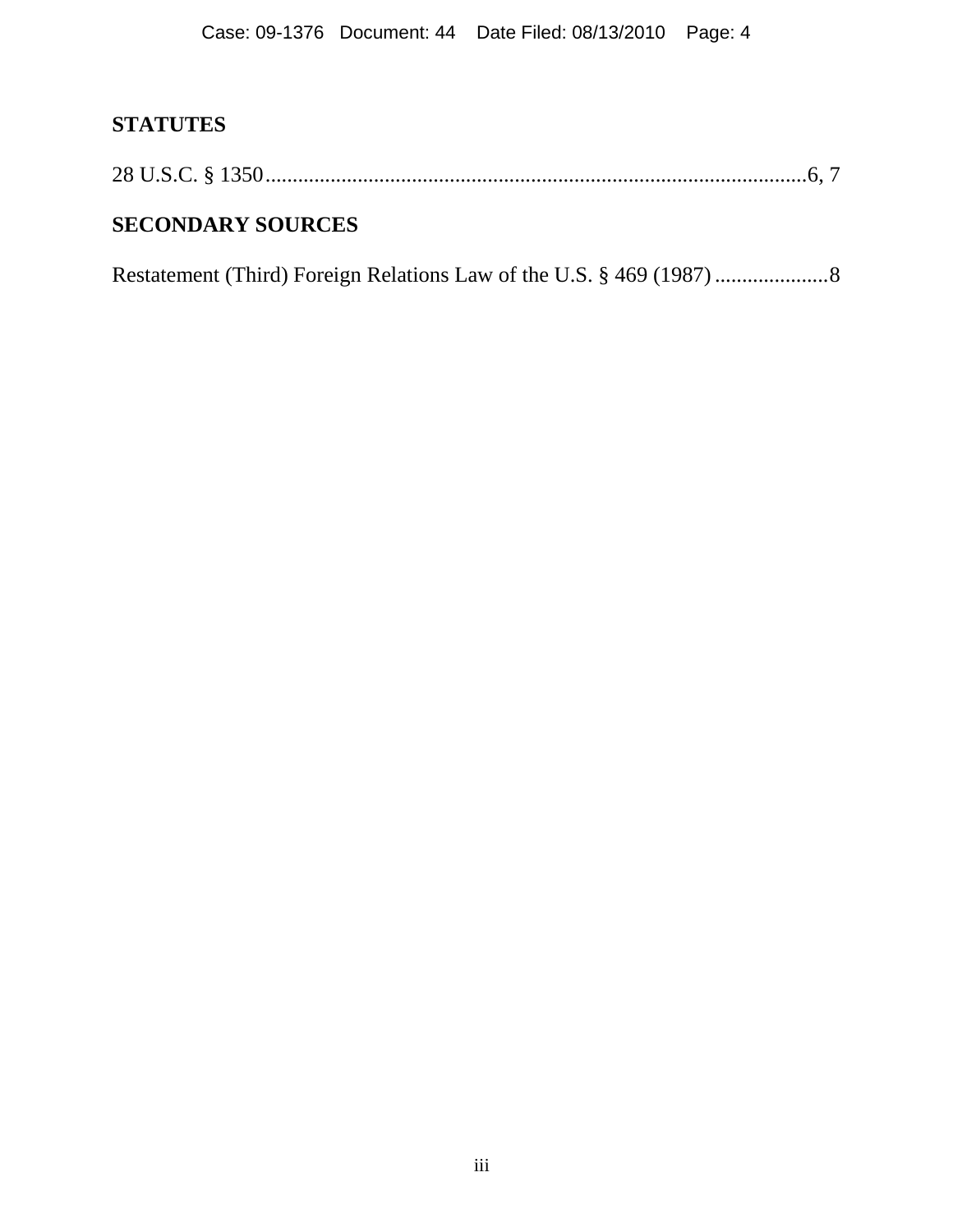### **STATEMENT OF THE ISSUE**

<span id="page-4-1"></span>The effect on this appeal of the Supreme Court's decision in *Samantar v. Yousuf*, \_\_ U.S. \_\_, 130 S. Ct. 2278, 176 L. Ed. 2d 1047 (2010).

### **PRELIMINARY STATEMENT**

On July 11, 2007, Appellees Teőfila Ochoa Lizarbe and Cirila Pulido Baldeon filed this action in the United States District Court for the District of Maryland against Appellant Juan Manuel Rivera Rondon based upon events alleged to have occurred 22 years earlier, in August 1985, when he was a lowranking officer in the Peruvian military acting in his official capacity. (*See* Apx 12, 20-21.)

On November 21, 2007, Rivera Rondon moved to dismiss the complaint on nine grounds.<sup>[1](#page-4-0)</sup> One of the grounds for the motion was that Rivera Rondon is immune from suit under the Foreign Sovereign Immunities Act of 1976 ("FSIA"). (Apx 4.) After a hearing on April 14, 2008 (*See* Apx 46-129), the Court denied Rivera Rondon's motion on February 26, 2009 (Apx 222-256). In so doing, the

<span id="page-4-0"></span><sup>&</sup>lt;sup>1</sup>Rivera Rondon's motion was based on the following grounds: (1) the claims asserted are barred by the statute of limitations; (2) Rivera Rondon is immune from suit under the Foreign Sovereign Immunities Act of 1976; (3) Lizarbe and Baldeon failed to exhaust their remedies in Peru; (4) the case should be dismissed under the political question doctrine; (5) Lizarbe's and Baldeon's claims are barred by the Act of State doctrine; (6) the Complaint fails to state a claim upon which relief can be granted; (7) the Alien Tort Claims Act does not provide the Court with jurisdiction; (8) improper venue; and (9) the decedents failed to allege that they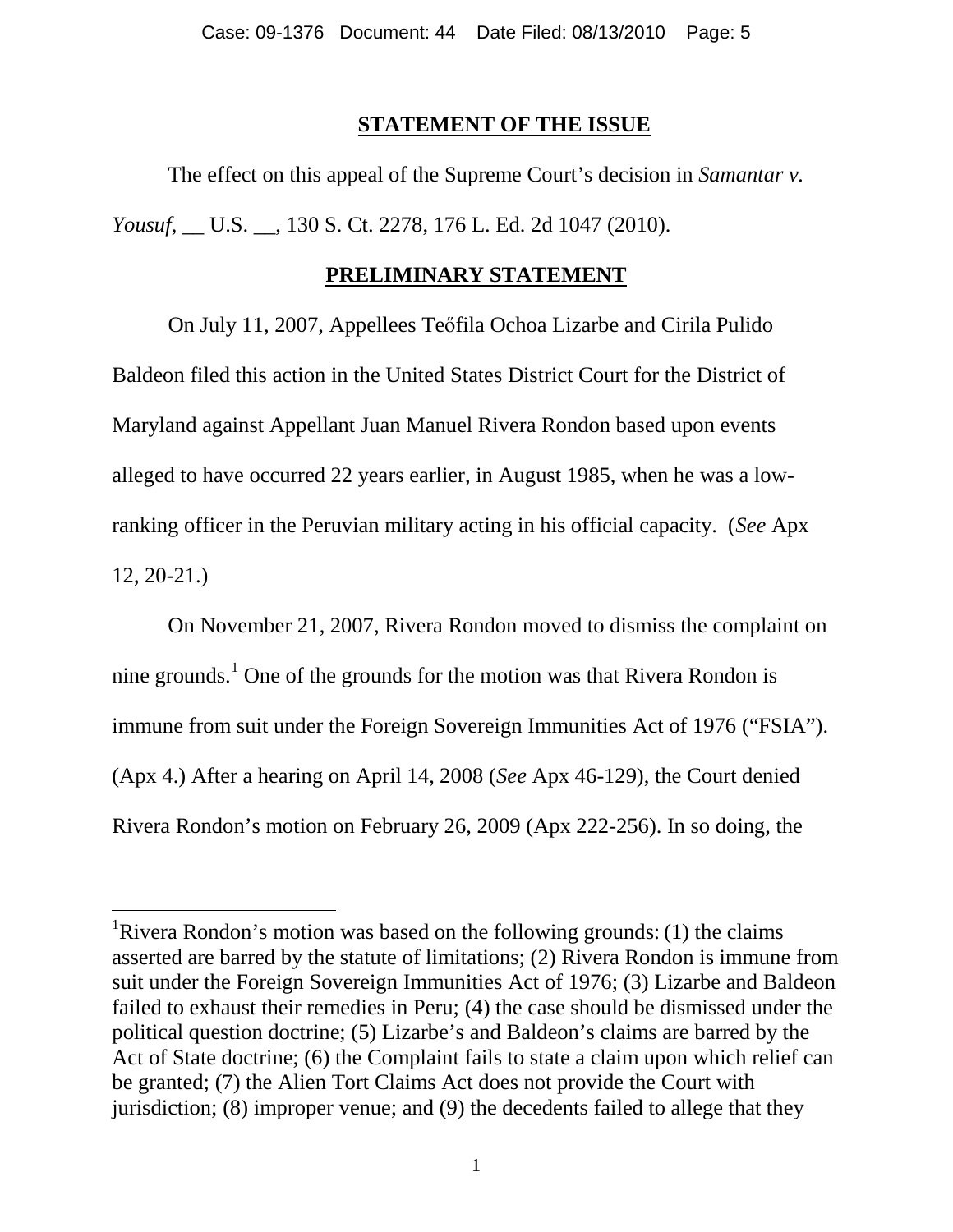District Court held that Rivera Rondon is not immune from suit under the FSIA.<sup>[2](#page-4-1)</sup> Rivera Rondon noted this interlocutory appeal under the collateral order doctrine. *Rux v. Republic of Sudan*, 461 F.3d 461, 467 n.1 (4th Cir. 2006).

On June 1, 2010—after the briefs were filed in this case, but before oral argument—the Supreme Court of the United States announced its decision in *Samantar v. Yousuf*, \_\_ U.S. \_\_, 130 S. Ct. 2278, 176 L. Ed. 2d 1047 (2010), affirming this Court's decision that the FSIA does not apply to individual foreign government officials. On June 10, 2010, this Court ordered that the parties file supplemental briefs addressing the effect of *Samantar* on this case.

## **SUMMARY OF ARGUMENT**

The District Court erred in denying Rivera Rondon's motion to dismiss for

several reasons. First, the District Court should have dismissed the complaint

because Lizarbe and Baldeon failed to exhaust their remedies in Peru, as required

 $\overline{a}$ 

appeared before the Court through duly-appointed personal representatives on behalf of the open estates. (Apx 4.)

<sup>&</sup>lt;sup>2</sup> The District Court held that Rivera Rondon does not enjoy FSIA immunity for three reasons. First, relying solely on this Court's decision in *Yousuf v. Samantar*, 552 F.3d 371 (4th Cir. 2009), the Court held that the FSIA does not apply to individual foreign government agents, and therefore Rivera Rondon does not have immunity. (Apx. 234-35.) Second, the Court found that Rivera Rondon was acting outside the scope of his official duties and, therefore, the FSIA would not apply in any event. (Apx 235-36.) In reaching that conclusion, the Court relied solely on a letter from the Ambassador of Peru asserting that Rivera Rondon had acted outside the scope of his official duties. Third, the Court held, again relying on *Yousuf*, that the FSIA does not apply to *former* government officials. (Apx 235.)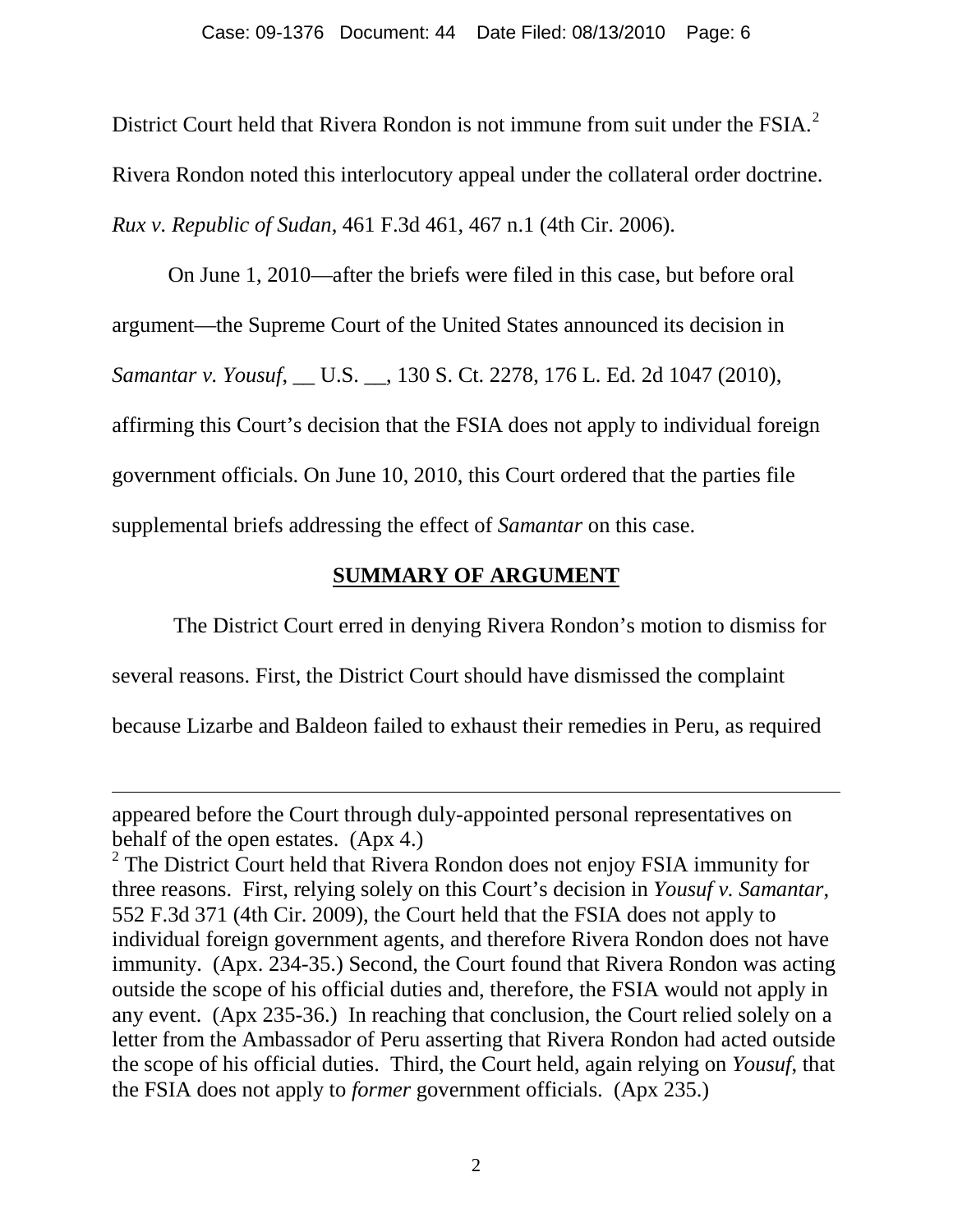by statute. Second, the District Court should have dismissed the complaint because it was filed well beyond the applicable statute of limitations. Third, the District Court should have dismissed the complaint because, as a former official of a foreign sovereign, Rivera Rondon is immune from suit for acts taken in his official capacity.

The Supreme Court's decision in *Samantar* should have no effect on this Court's review of the above issues. Patently, *Samantar* has no effect on Rivera Rondon's arguments with respect to exhaustion of remedies and the statute of limitations. The Court should consider those issues under its pendent appellate jurisdiction and reverse the judgment of the District Court.

As for Rivera Rondon's right to official immunity, the Supreme Court in *Samantar* expressly stated that—although it held that the FSIA does not apply to individual foreign officials—such individuals may nevertheless enjoy official immunity under the common law. As explained below, under well-established precedent, Rivera Rondon is entitled to common law official immunity. Despite the fact that the Supreme Court in *Samantar* expressly invited this alternative analysis, Lizarbe and Baldeon completely ignore the merits of this issue. Instead, they argue only that Rivera Rondon "waived" the issue by not arguing it to the District Court. As explained in detail below, Rivera Rondon raised the issue adequately to permit this Court's review. Furthermore, even assuming for the sake of argument that he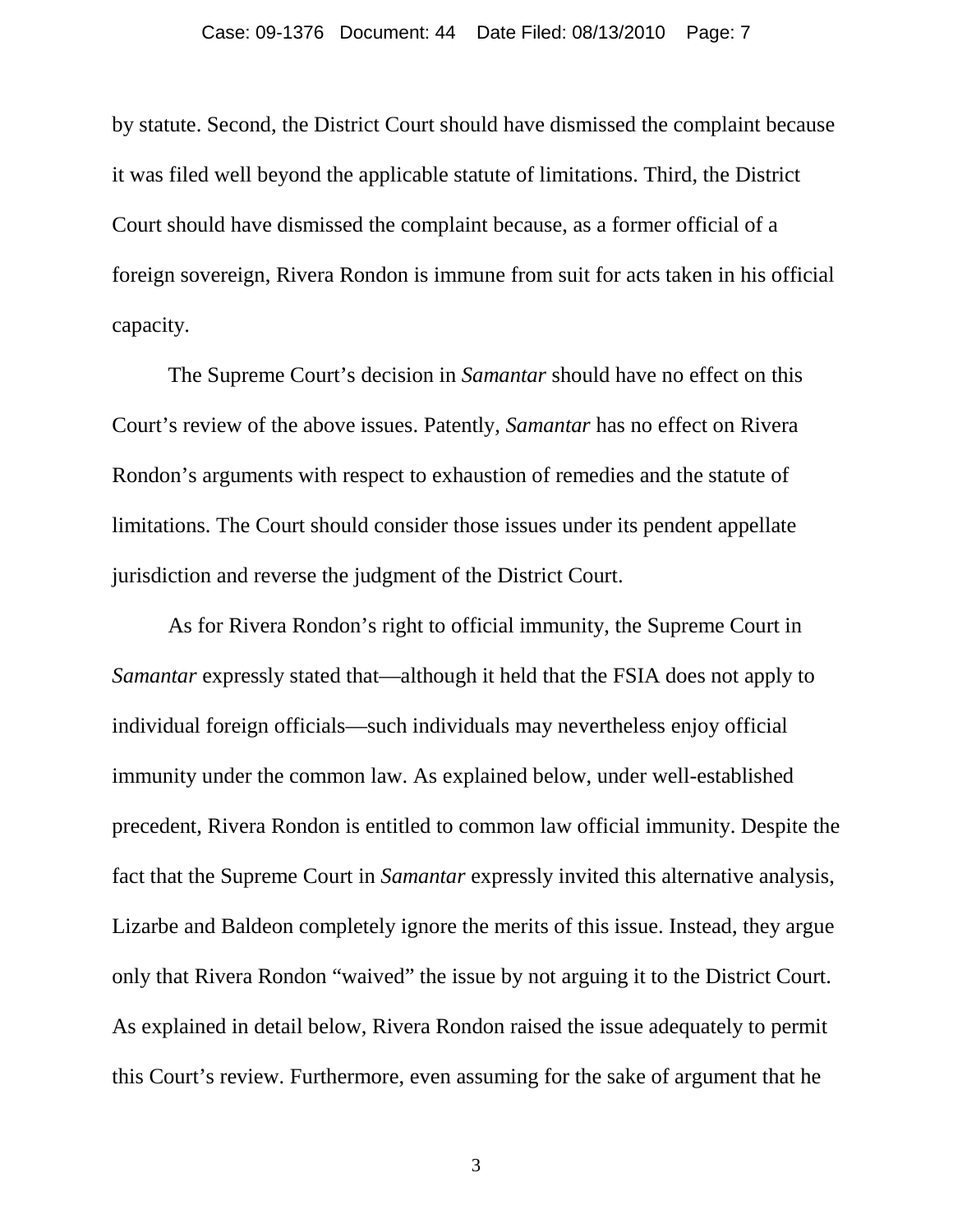did not, the Court should exercise its considerable discretion to decide the issue as a matter of judicial economy and because no party would be unfairly prejudiced by the Court's doing so.

#### **ARGUMENT**

#### **I.** *Samantar* **has no effect on the non-FSIA issues in this case.**

### **A. The Court should exercise its pendent jurisdiction to consider the non-FSIA issues.**

<span id="page-7-0"></span>As noted above, Rivera Rondon exercised his right under the collateral order doctrine to an interlocutory appeal of the District Court's decision regarding his immunity under the FSIA. *Rux v. Republic of Sudan*, 461 F.3d 461, 467 n.1 (4th Cir. 2006). The other issues addressed below are reviewable by the Court in the exercise of its pendent appellate jurisdiction. Under that exception to the final judgment rule, this Court "retain[s] the discretion to review issues that are not otherwise subject to immediate appeal when such issues are so interconnected with immediately appealable issues that they warrant concurrent review." *Rux*, 461 F.3d at 475. This Court will exercise pendent appellate jurisdiction under two circumstances: "(1) when an issue is 'inextricably intertwined' with a question that is the proper subject of an immediate appeal; or (2) when review of a jurisdictionally insufficient issue is 'necessary to ensure meaningful review' of an immediately appealable issue." *Rux*, 461 F.3d at 475 (quoting *Swint v. Chambers County Comm'n*, 514 U.S. 35, 50-51, 115 S. Ct. 1203, 131 L. Ed. 2d 60 (1995)).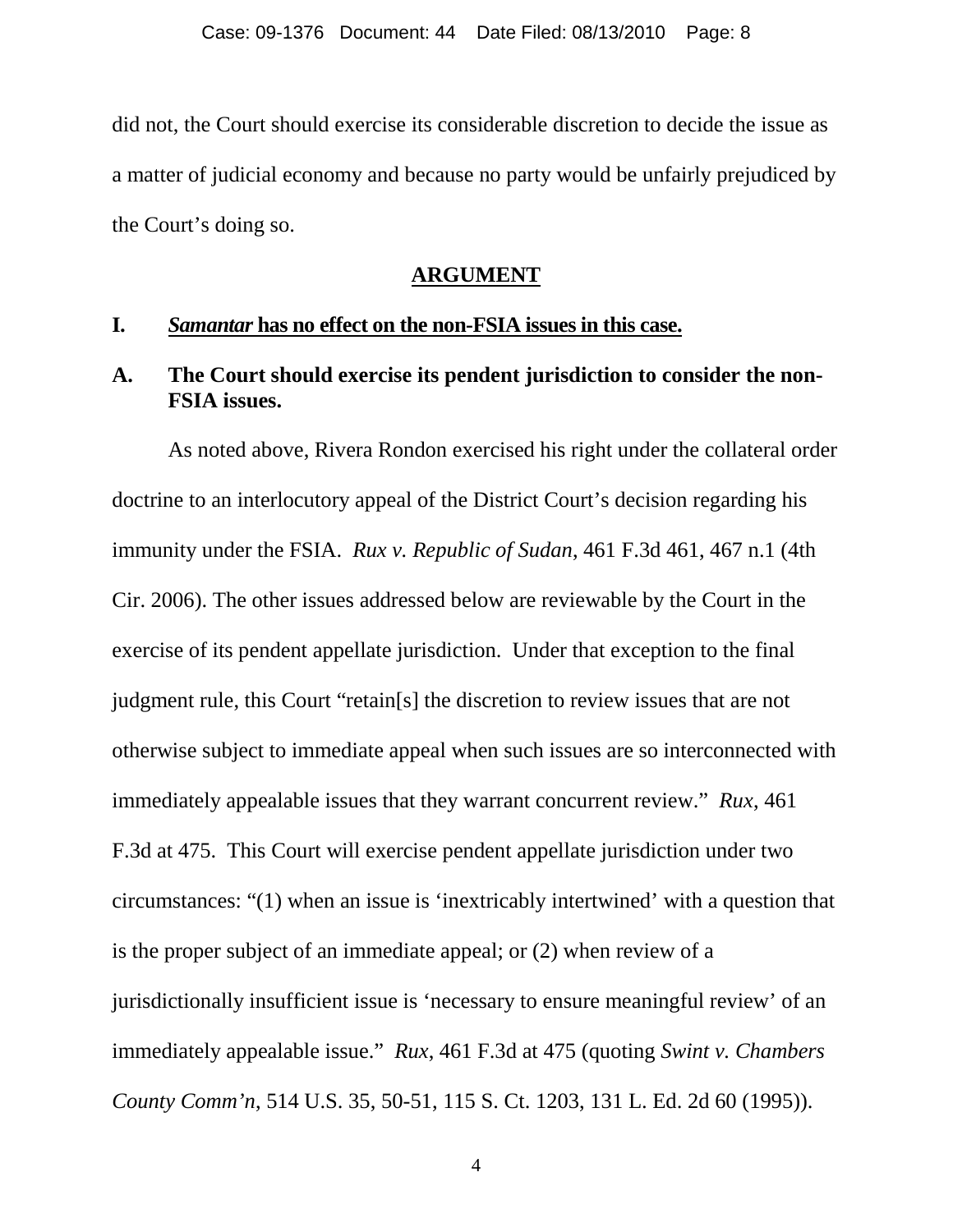As set forth in Rivera Rondon's motion to dismiss, for numerous reasons, he should not be subjected to this civil action in the District Court. Before the District Court, he maintained that he is entitled to immunity under the FSIA.<sup>[3](#page-7-0)</sup> Even if he is not entitled to immunity, however, this case should have been preliminarily dismissed for at least two other reasons. First, Lizarbe and Baldeon failed to exhaust their remedies in Peru, as required by statute. Second, this action was brought nearly 22 years after the events in question, well beyond the applicable statute of limitations under the TVPA.

The Court should consider these additional issues because they are inextricably intertwined with the issue of official immunity and because they present alternative grounds for dismissal. Furthermore, considering them together with the immunity issue furthers the interests of judicial economy. Even if this Court is not inclined to reverse the District Court on the basis of Rivera Rondon's immunity, these alternative issues warrant reversal, which would avoid the need for full litigation. The Court should therefore exercise its broad discretion to consider the following issues concurrently with the issue of official immunity.

 <sup>3</sup> As explained below, irrespective of the Supreme Court's decision in *Samantar*, Rivera Rondon is nonetheless entitled to official immunity under the common law.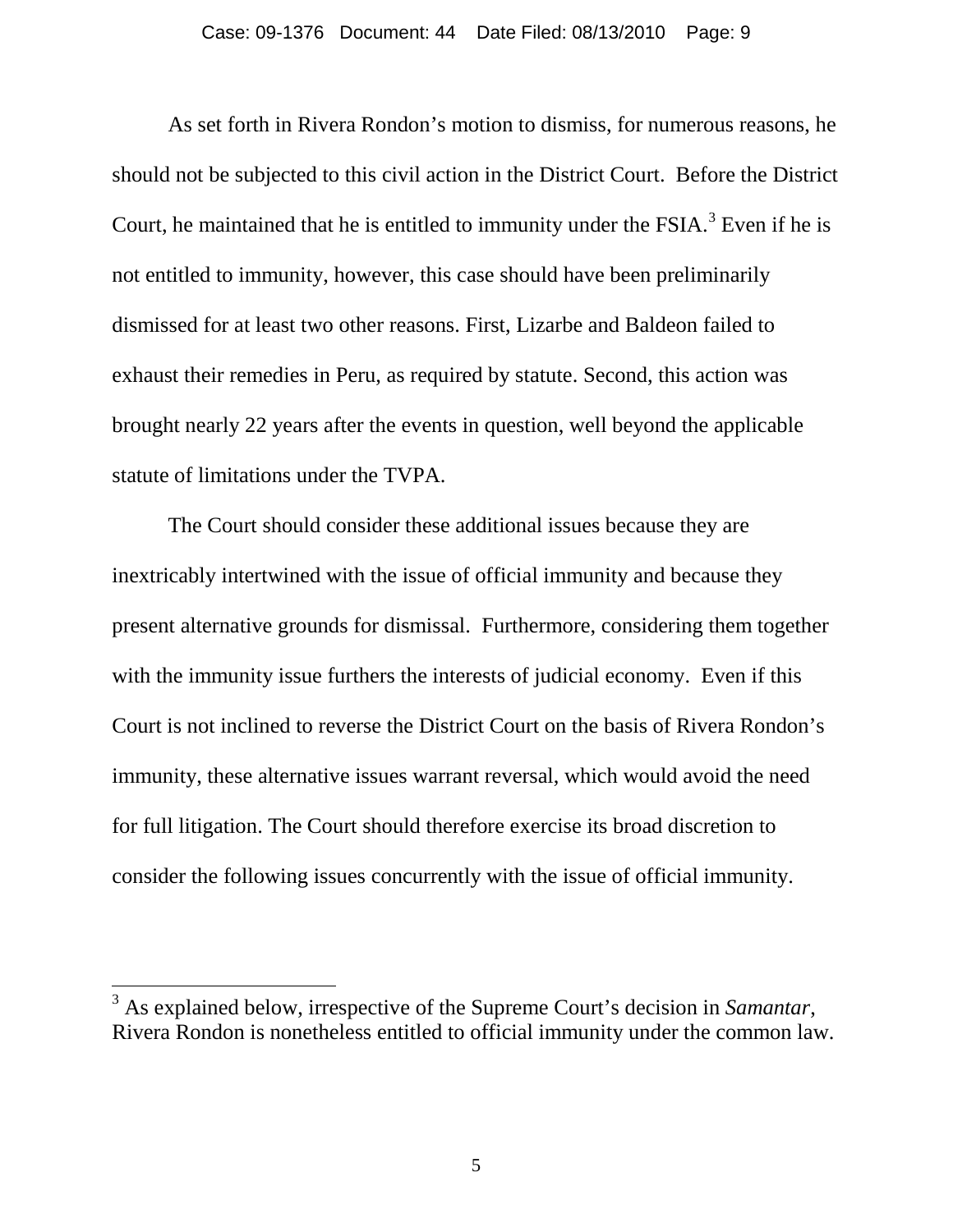### **B. Appellees failed to exhaust their remedies in Peru.**

The Torture Victims Protection Act provides that a "court shall decline to hear a claim if the claimant has not exhausted adequate and available remedies in the place in which the conduct giving rise to the claim occurred." 28 U.S.C. § 1350(2)(b). Thus, TVPA claims carry a requirement to exhaust remedies in the local jurisdiction prior to filing suit here. For Lizarbe and Baldeon to avoid this exhaustion requirement, remedies in Peru must be effectively non-existent. A difficult or time-consuming process is insufficient. Instead, the Peruvian process must be followed unless it is "unobtainable, ineffective, inadequate, or obviously futile." *Xuncax v. Gramajo*, 886 F. Supp. 162, 178 (D. Mass 1995).

Lizarbe and Baldeon admitted in the complaint and their papers that remedies exist in Peru and that they are being pursued there by the very same parties who filed this case. (*See* Apx 30-31.) Furthermore, in their opposition to Rivera Rondon's motion to dismiss, Lizarbe and Baldeon admitted—for the first time—that they have sued Rivera Rondon in Peru. (*See* Pl. Opp. to Mot. to Dismiss at 38.) Having so admitted, they should not now be heard to contend that there is no process in Peru to address their grievances. Not only is there a process, but they are participating in it (a fact they did not admit in the dozens of pages of their complaint). For the reasons presented in Rivera Rondon's brief on the merits and in his reply brief—both of which are adopted and incorporated herein by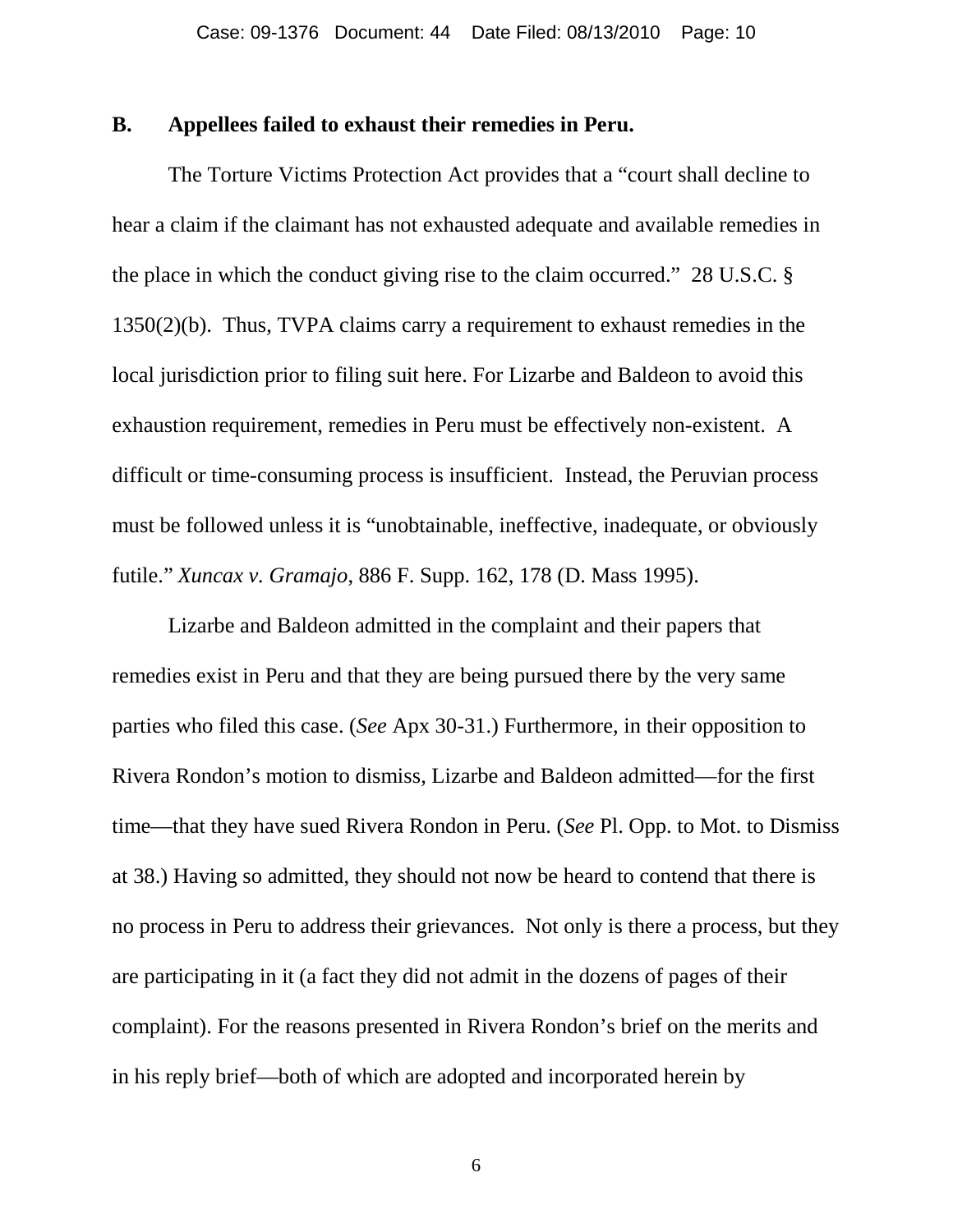reference—the District Court erred in denying Rivera Rondon's motion to dismiss on this ground. The Supreme Court's decision in *Samantar* has no effect on this issue.

### **C. The claims asserted are barred by the statute of limitations.**

The Torture Victims Protection Act (TVPA) contains a ten-year statute of limitations. *See* 28 U.S.C.A. § 1350, note (stating that "[n]o action shall be maintained under this section unless it is commenced within 10 years after the cause of action arose"). The complaint relies entirely on incidents alleged to have occurred in August of 1985. (*See* Apx 19-23.) The Complaint was filed on July 11, 2007. (Apx 3.) Thus, this lawsuit was filed almost *22 years* after the alleged events in question. For the reasons stated in Rivera Rondon's brief on the merits and reply brief—both of which are adopted and incorporated herein by reference the District Court erred in denying Rivera Rondon's motion to dismiss on this ground. The Supreme Court's decision in *Samantar* has no effect on this issue.

## **II.** *Samantar* **has no effect on Appellant's entitlement to official immunity under the common law.**

#### **A. Appellant is entitled to official immunity under the common law.**

In *Samantar*, the Supreme Court held that the FSIA does not provide immunity to individual government officials. *Samantar*, 130 S. Ct. at 2282, 176 L. Ed. 2d at 1057. The Court was careful to note, however, that "[e]ven if a suit is not governed by the Act, it may still be barred by foreign sovereign immunity under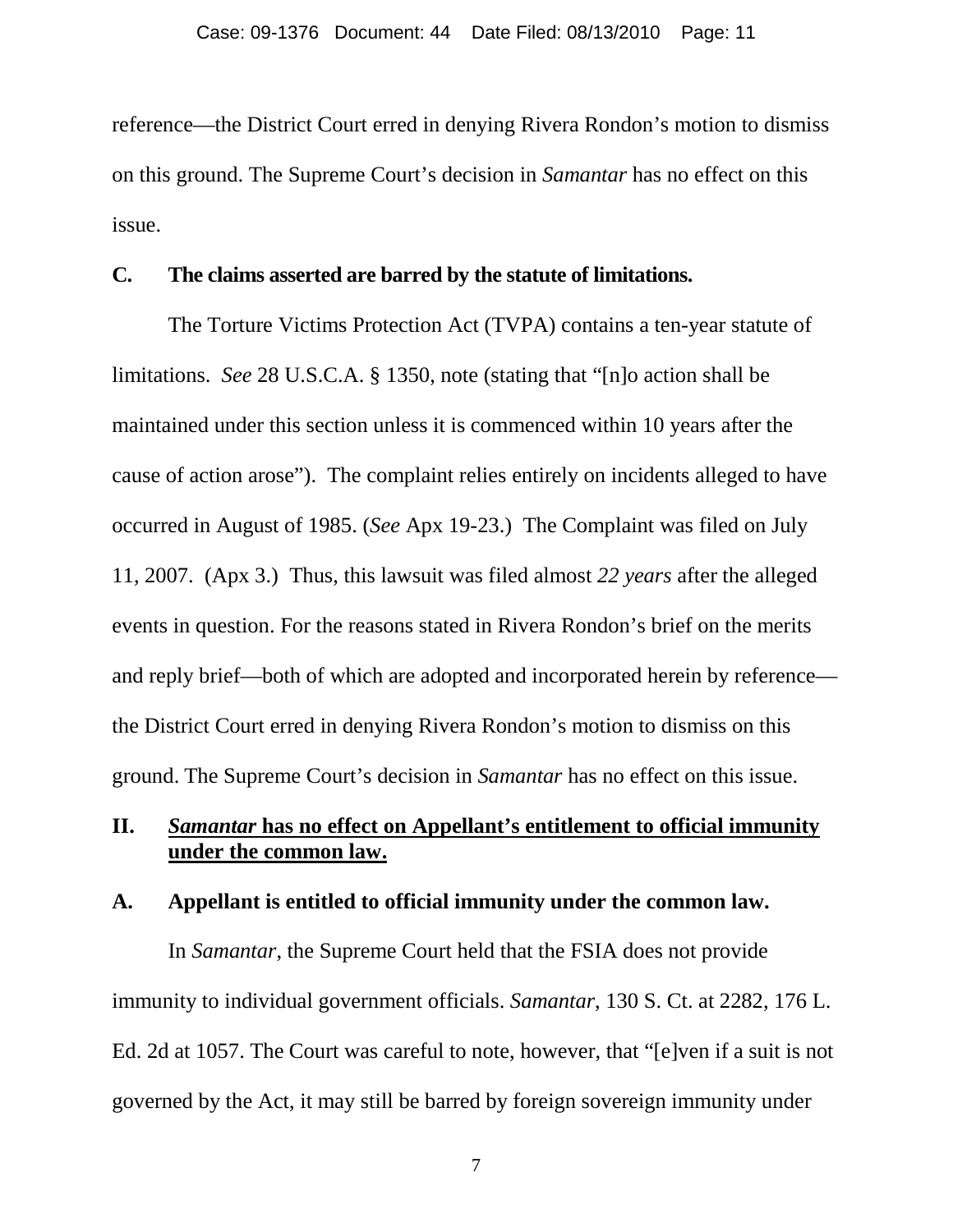the common law." *Id*. at 2292, 176 L. Ed. 2d at 1066. Indeed, the Court expressly stated:

We emphasize . . . the narrowness of our holding. Whether petitioner may be entitled to immunity under the common law, and whether he may have other valid defenses to the grave charges against him, are matters to be addressed in the first instance by the District Court on remand.

*Id*. at 2292-93, 176 Ld. Ed. 2d at 1067.

Under well-established principles of common law, Rivera Rondon is undoubtedly entitled to immunity from suit. It is well-settled that "[c]ommon law recognizes the immunity of former foreign officials." *Matar v. Dichter*, 563 F.3d 9, 14 (2d Cir. 2009). Indeed, "[a]t the time the FSIA was enacted, the common law of foreign sovereign immunity recognized an individual official's entitlement to immunity for acts performed in his official capacity." *Id*. (internal quotation marks omitted). That principle, which pre-dated the FSIA, survived enactment of the statute. *Id*. *See also* Restatement (Third) Foreign Relations Law of the U.S. § 469(a) (1987) (providing that, "[b]y international agreement, an official of an international organization is immune (a) from the exercise by a state of jurisdiction to prescribe, adjudicate, or enforce its law in respect of acts or omissions in the exercise of his official functions").

The reason for this longstanding common law principle is that "a suit against an individual acting in his official capacity is the practical equivalent of a suit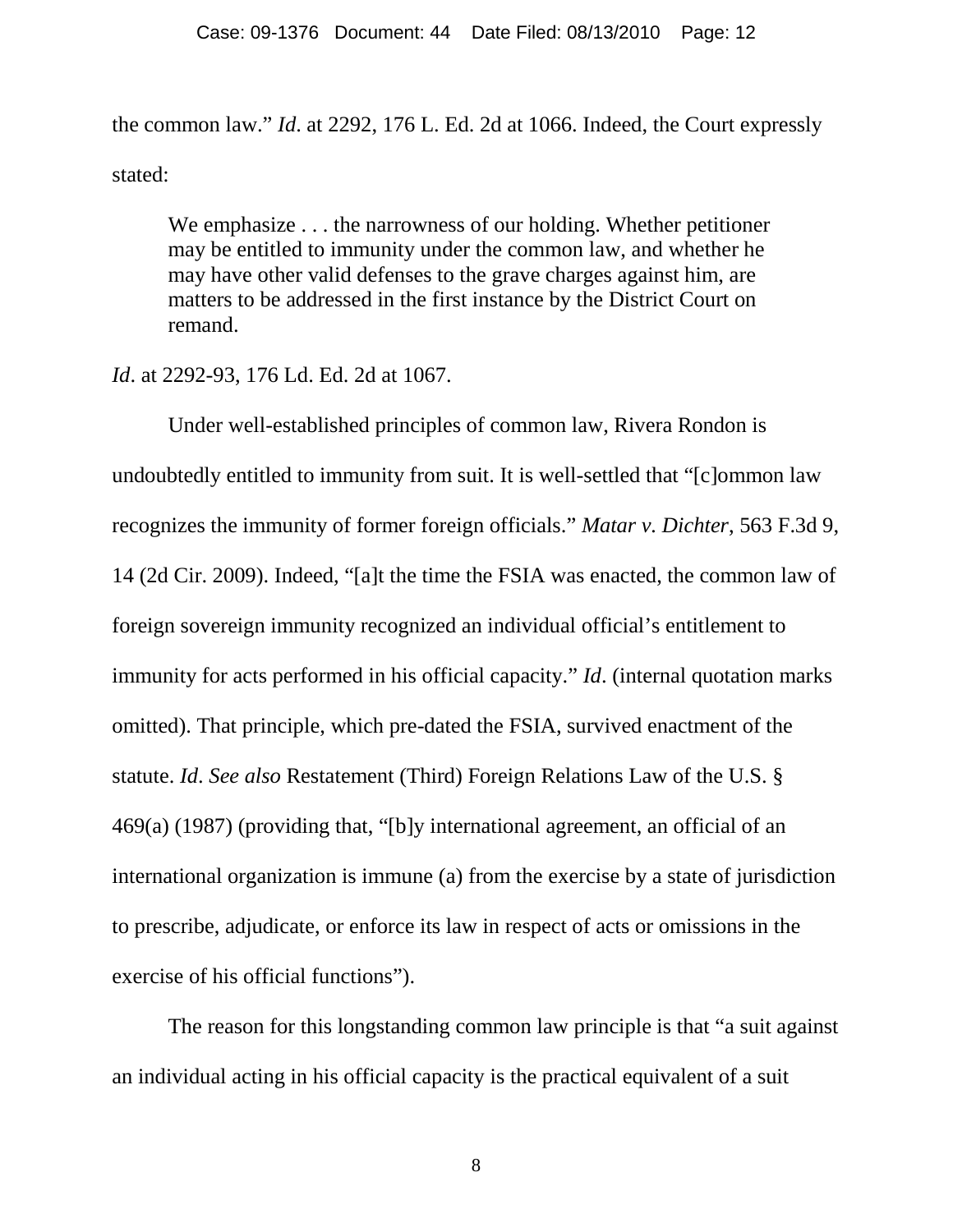#### Case: 09-1376 Document: 44 Date Filed: 08/13/2010 Page: 13

against the sovereign directly." *Chuidian v. Philippine Nat'l Bank*, 912 F.2d 1095, 1101 (9th Cir. 1990). Indeed, "the immunity of a foreign state extends to any other official or agent of the state with respect to acts performed in his official capacity." *Heaney v. Government of Spain*, 445 F.2d 501, 504 (2d Cir. 1971) (internal quotation marks omitted).

Common law official immunity extends not only to current government officials, but also to former officials with respect to actions they took in their official capacities. *Matar*, 563 F.3d at 14 (noting that "[c]ommon law recognizes the immunity of former foreign officials"). Indeed, "[a]n immunity based on acts rather than status—does not depend on tenure in office." *Id*.

As explained in detail in Rivera Rondon's brief on the merits (which is adopted and incorporated herein by reference), all the acts for which he is being sued in this case were performed in his official capacity and on behalf of the Peruvian government. (*See* App. Br. 26-35.) Indeed, Lizarbe and Baldeon conceded as much in their complaint. (*See* Apx. 16-21.) Accordingly, Rivera Rondon is entitled to official immunity under the common law irrespective of the Supreme Court's decision in *Samantar*.

#### **B. This issue is properly before the Court.**

Despite the fact that the Supreme Court in *Samantar* invited this alternative analysis, Lizarbe and Baldeon completely ignore the merits of Rivera Rondon's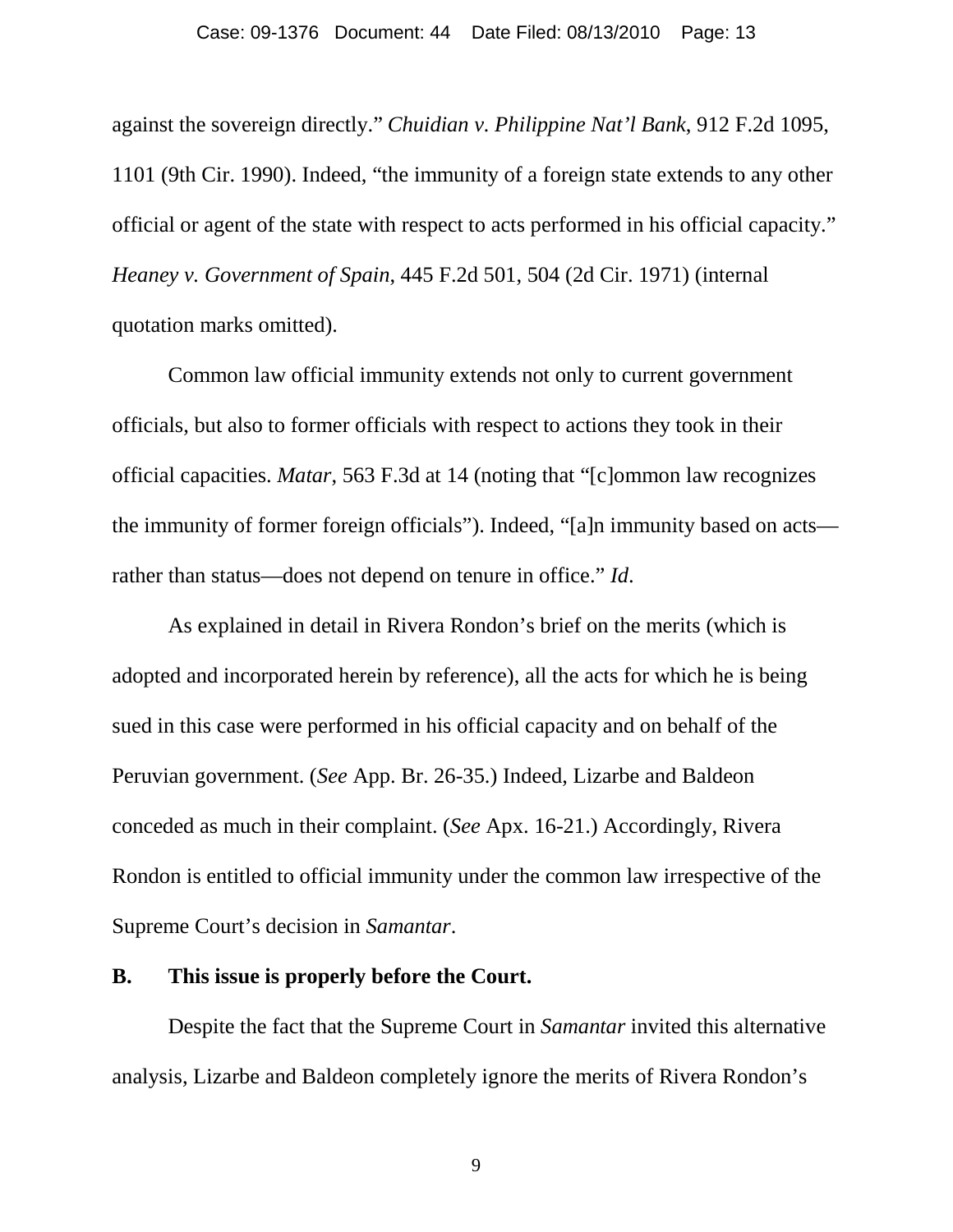entitlement to common law immunity. Instead, they weakly argue that Rivera Rondon waived this issued by not raising it below. As an initial matter, Lizarbe and Baldeon are incorrect; they take too narrow a view of what was argued below. In the alternative, even assuming—for the sake of argument—that Rivera Rondon did not properly raise this issue below, the Court should nonetheless exercise its discretion to consider it.

There can be no question that Rivera Rondon raised the issue of official immunity before the District Court. Lizarbe and Baldeon point out that, under Fed. R. Civ. P. 12, a party must raise the issue of lack of personal jurisdiction in a preliminary motion to dismiss, or it is waived. In his motion to dismiss, Rivera Rondon raised not only the broad issue of lack of personal jurisdiction, but also the specific argument that the Court lacked jurisdiction because he enjoys official immunity from suit. (*See* Apx 234-36.) A party is required to preserve the issue for appeal, but need not necessary present every conceivable argument relevant to that issue to the court below.

<span id="page-13-0"></span>Lizarbe and Baldeon attempt to draw a distinction between Rivera Rondon's statutory and common-law immunity arguments. But that is a distinction without a difference. The principal issues are identical under either analysis—whether the acts for which Rivera Rondon is being sued were performed in his official capacity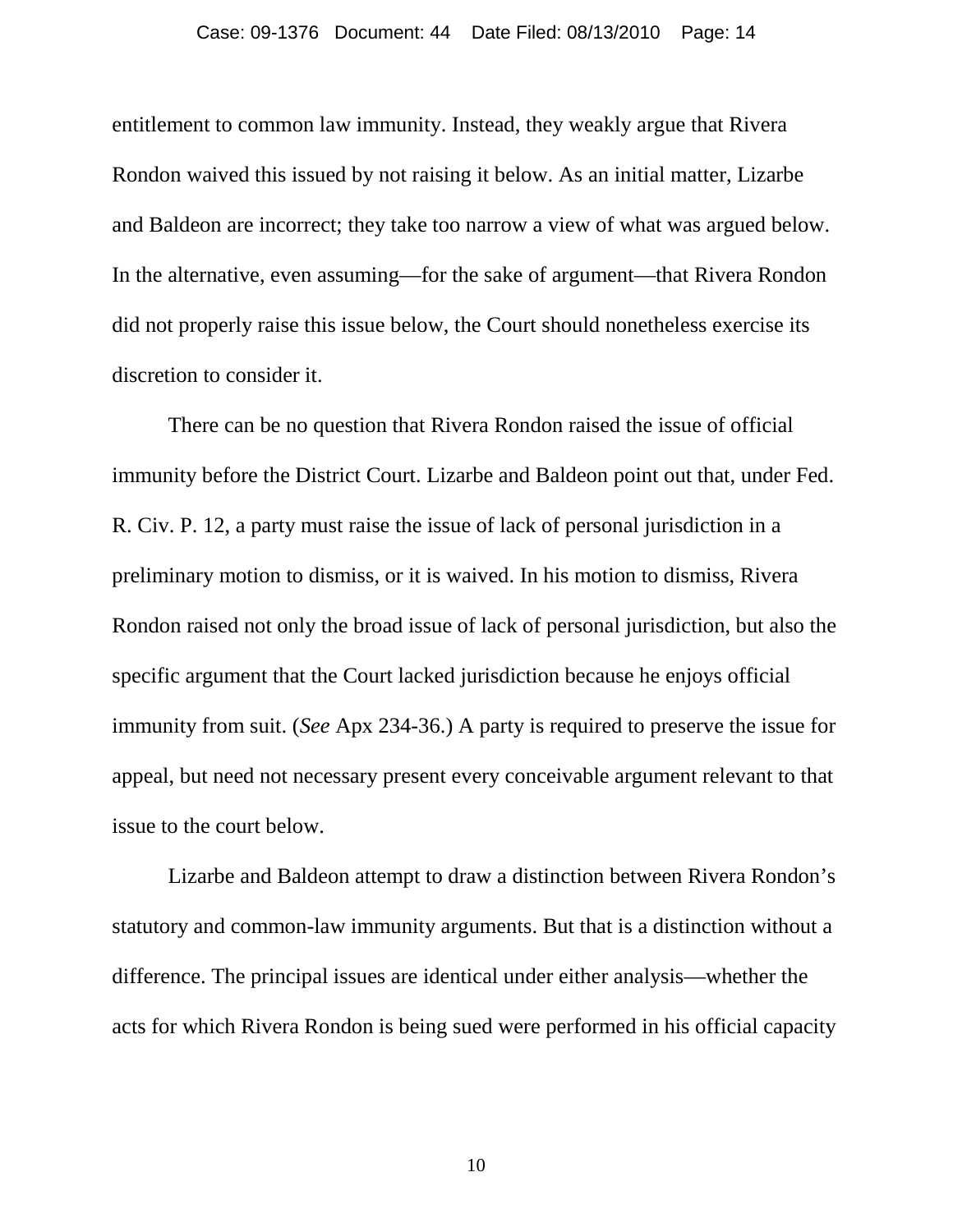as an official of a foreign government.<sup>[4](#page-13-0)</sup> Rivera Rondon is not raising a new issue, or even a new legal theory; he is simply citing different legal authority for the same issue that the parties argued and on which the District Court ruled. This issue was not waived and was properly preserved for appellate review.

In the alternative, assuming—for the sake of argument—that this issue was not properly preserved for appellate review, the Court should nonetheless exercise its discretion to consider the issue. This Court will consider even an unpreserved issued "when there has been an intervening change in the law recognizing an issue that was not previously available." *Holland v. Big River Minerals Corp.*, 181 F.3d 597, 605 (4th Cir. 1999). "The intervening law exception to the general rule that the failure to raise an issue timely in the district court waives review of that issue on appeal applies when there was strong precedent prior to the change, such that the failure to raise the issue was not unreasonable and the opposing party was not prejudiced by the failure to raise the issue sooner." *Id*. at 605-06 (internal quotation marks omitted).

 <sup>4</sup> *Foremost-McKesson, Inc. v. Islamic Republic of Iran*, 905 F.2d 438 (D.C. Cir. 1990), is inapposite because it involved an attempt to raise a whole new theory of lack of personal jurisdiction—insufficient contacts with the United States. By contrast, in this case, Rivera Rondon does not attempt to raise a new theory of lack of personal jurisdiction. He presents the same theory that was argued to, and considered by, the District Court—official immunity. In light of *Samantar*, Rivera Rondon simply presents different legal authority—common law, as opposed to statutory—in support of his official-immunity argument.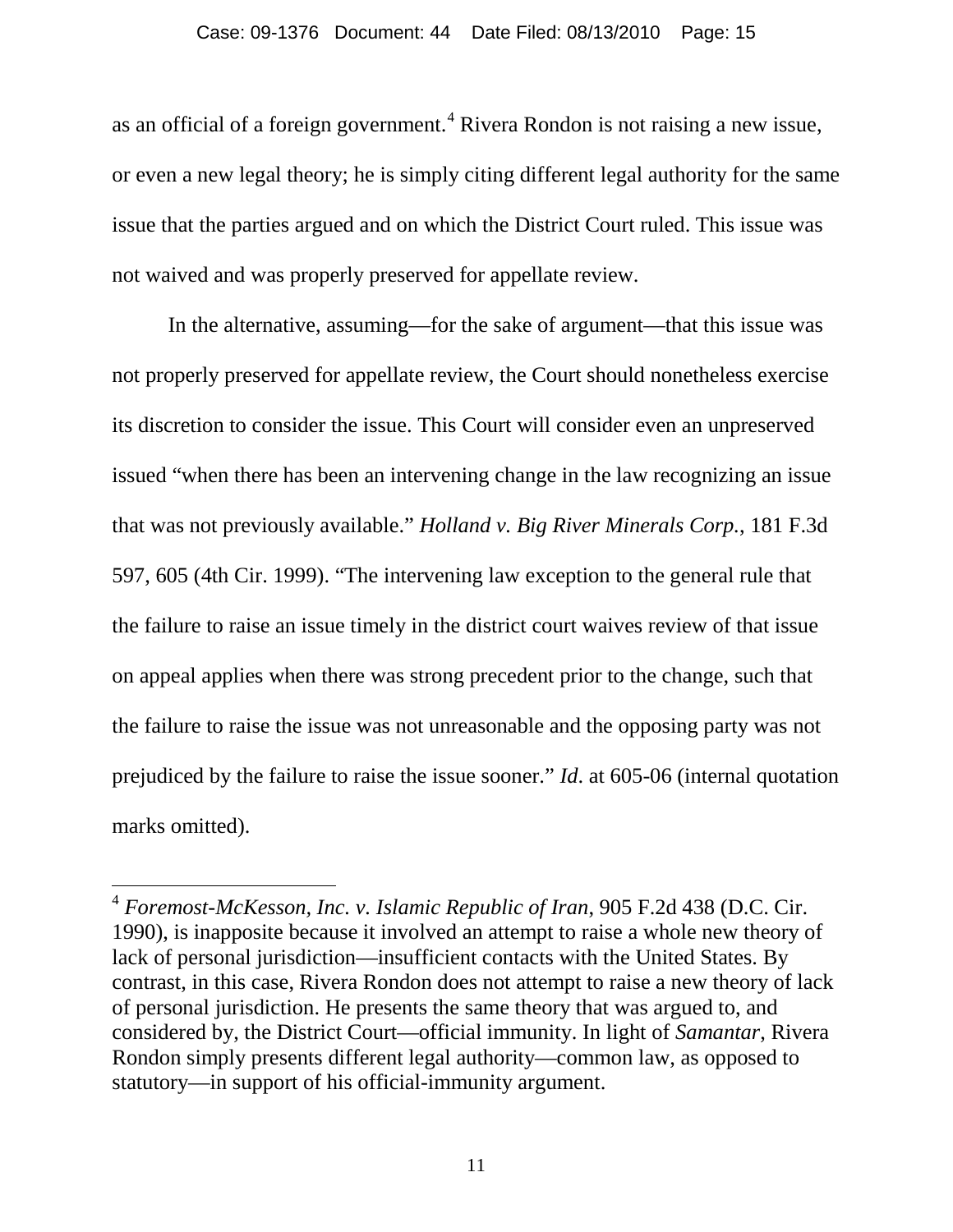For example, in *Westchester First Ins. Co. v. Johnson*, 5 Fed. Appx. 111, 114-15 (4th Cir. 2001), this Court considered a new theory in support of the appellant's unfair trade practices claim—which had been dismissed by the District Court—after the North Carolina Supreme Court overruled "a long line of precedent," paving the way for the new theory. The Court also pointed out that the appellee was not prejudiced because the appellant had raised the general issue below and because the appellee would be able to address the new theory at oral argument. *Id*. at 115.

Likewise, in this case, Rivera Rondon's statutory argument before the District Court was supported by a long line of precedent. *See, e.g.*, *In Re Terrorist Attacks on September 11, 2001*, 538 F.3d 71, 80 (2d Cir. 2008) (holding that "an individual official of a foreign state acting in his official capacity is the 'agency or instrumentality' of the state, and is thereby protected by the FSIA"); *Byrd v. Corporacion Forestal y Industrial de Olancho S.A.,* 182 F.3d 380, 388 (5th Cir. 1999) (stating that, "[n]ormally, the FSIA extends to protect individuals acting within their official capacity as officers of corporations considered foreign sovereigns"); *Chuidian v. Philippine Nat'l Bank,* 912 F.2d 1095, 1101-03 (9th Cir. 1990) (concluding that "section 1603(b) can fairly be read to include individuals sued in their official capacity"); *El-Fadl v. Central Bank of Jordan,* 75 F.3d 668, 671 (D.C. Cir. 1996) (stating that "[a]n individual can qualify as an 'agency or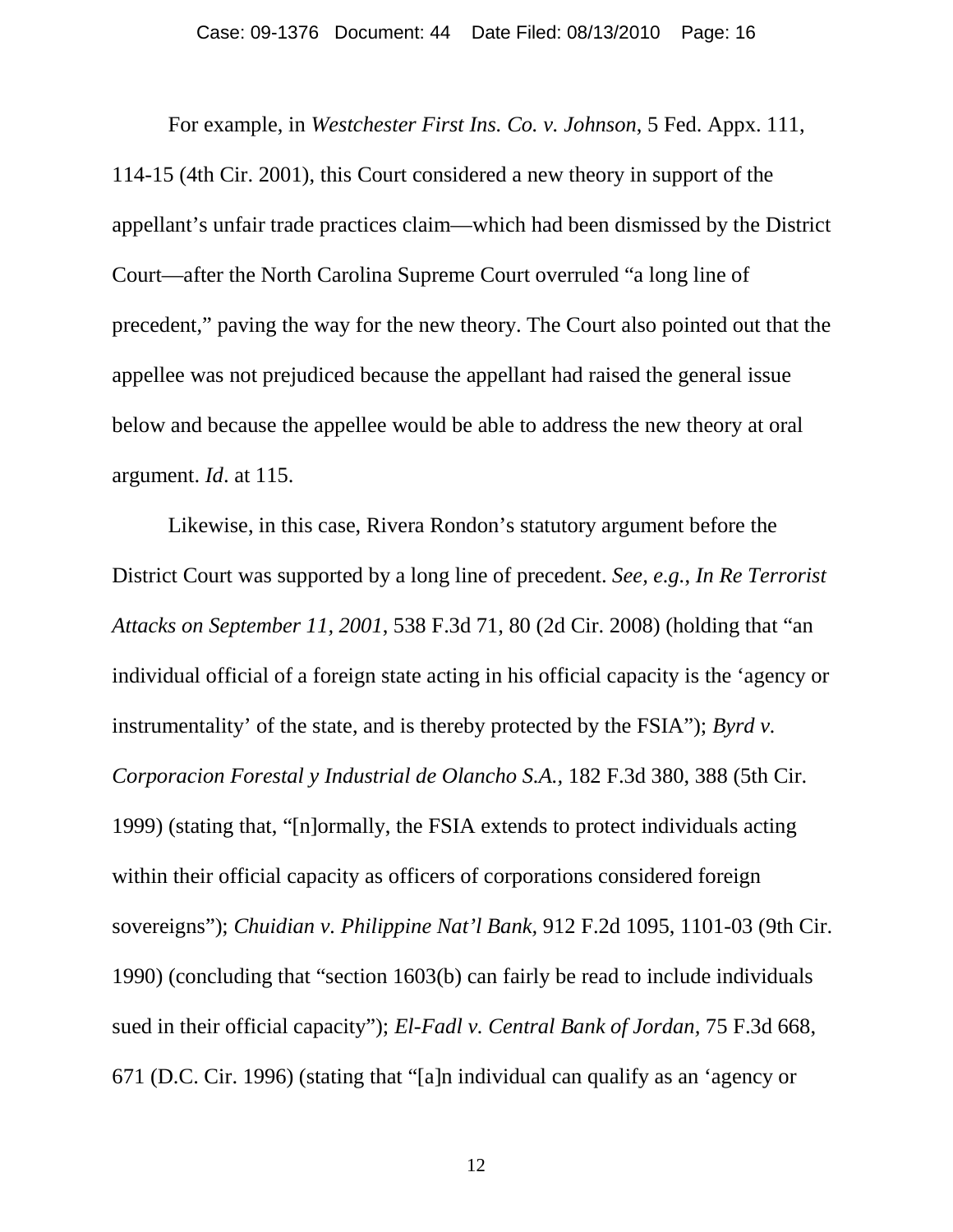instrumentality of a foreign state'"). At the time Rivera Rondon filed his motion to dismiss, even this Court had recognized that "courts have construed foreign sovereign immunity [under the FSIA] to extend to an individual acting in his official capacity on behalf of a foreign state." *Velasco v. Gov't of Indonesia*, 370 F.3d 392, 398 (4th Cir. 2004). Thus, even assuming, for the sake of argument, that Rivera Rondon did not properly raise this issue below, this Court should consider it based on an intervening change in the law.

Even if Rivera Rondon had not properly raised the issue, and this Court elected to consider it on appeal, Lizarbe and Baldeon would not be unfairly prejudiced. They cannot seriously claim surprise. The Supreme Court issued its opinion on June 1, 2010, which expressly invites consideration of the alternative ground of common law official immunity. *See Samantar*, 130 S. Ct. at 2292, 176 L. Ed. 2d at 1066-67. Moreover, Lizarbe and Baldeon obviously considered the issue, as they went to the trouble to argue that Rivera Rondon has "waived" it, yet they neglected to address the merits. In addition, in Rivera Rondon's brief on the merits in this Court—which was filed more than a year ago on June 15, 2009—he pointed out that FSIA immunity is concurrent with pre-statute common law immunity. (*See* App. Br. 12-14, 40, 43.) Thus, Lizarbe and Baldeon cannot claim any unfair surprise as to this issue. The fact that they failed to address the merits of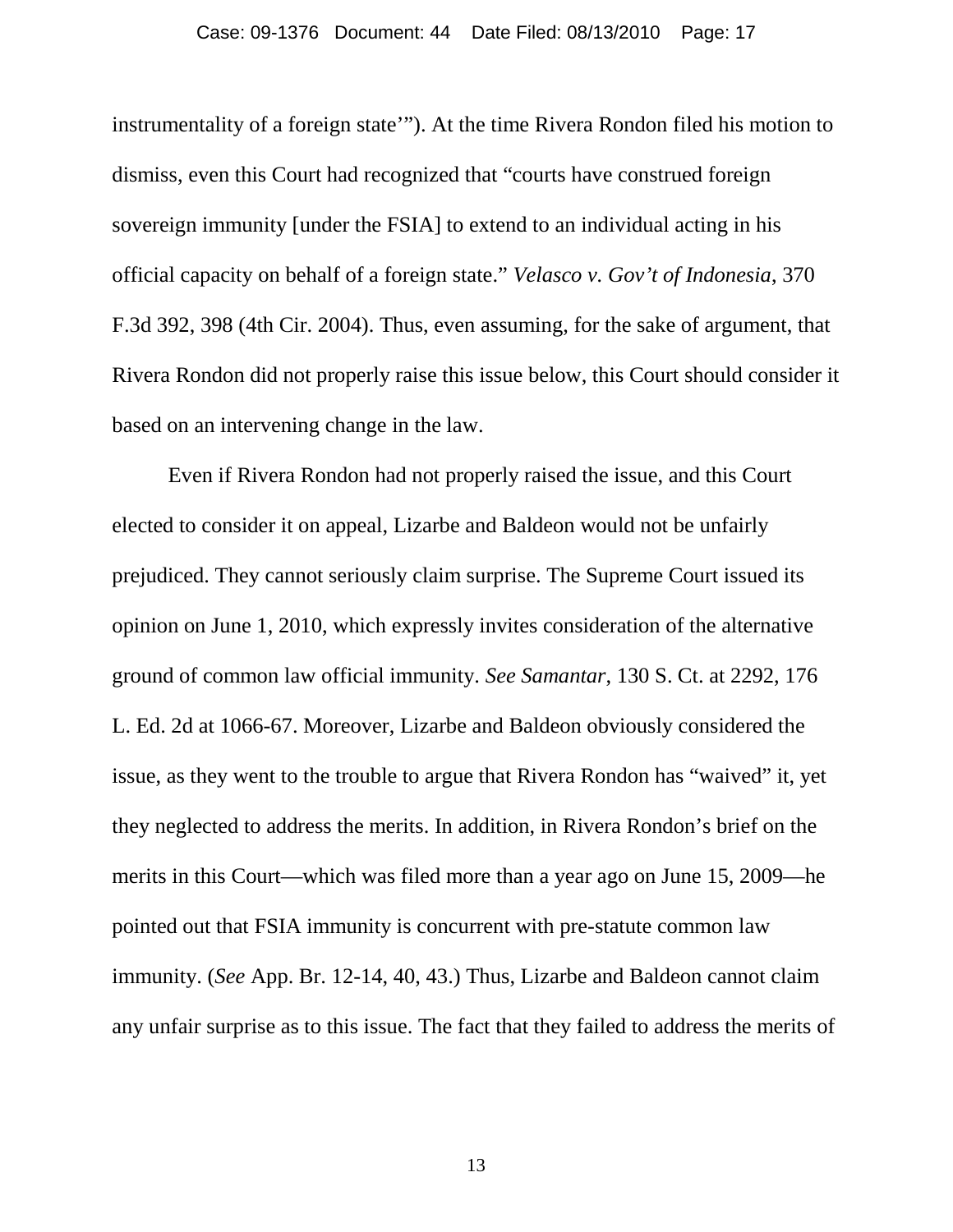this issue in their supplemental brief was not due to lack of notice, but was a matter of strategy.

Furthermore, Lizarbe and Baldeon would suffer no unfair prejudice because this is purely an issue of law that requires no fact-finding. It is well-established that Circuit Courts of Appeal are inclined to consider an issue that was not presented to the District Court "where the issue is purely legal and there is no need for additional factfinding." *Baker v. Dorfman*, 239 F.3d 415, 420 (2d Cir. 2000). *Accord Scottsdale Ins. Co. v. Flowers*, 513 F.3d 546, 552 (6th Cir. 2008). This issue presents the Court with a pure question of law, and requires no fact-finding by the District Court. As noted above, the basic issues for consideration of common law official immunity are the same as those that would have applied to FSIA immunity—whether the conduct for which Rivera Rondon has been sued was undertaken in his official capacity as an official of a foreign sovereign. Furthermore, because this case arises from the grant of a motion to dismiss, the relevant facts are limited those pleaded in the complaint.

Although the Court in *Samantar* foreclosed the possibility that Rivera Rondon is immune from suit under the FSIA, it expressly stated that "[e]ven if a suit is not governed by the Act, it may still be barred by foreign sovereign immunity under the common law." *Samantar*, 130 S. Ct. at 2292, 176 L. Ed. 2d at 1066-67. This is such a case. As explained above, Rivera Rondon is immune from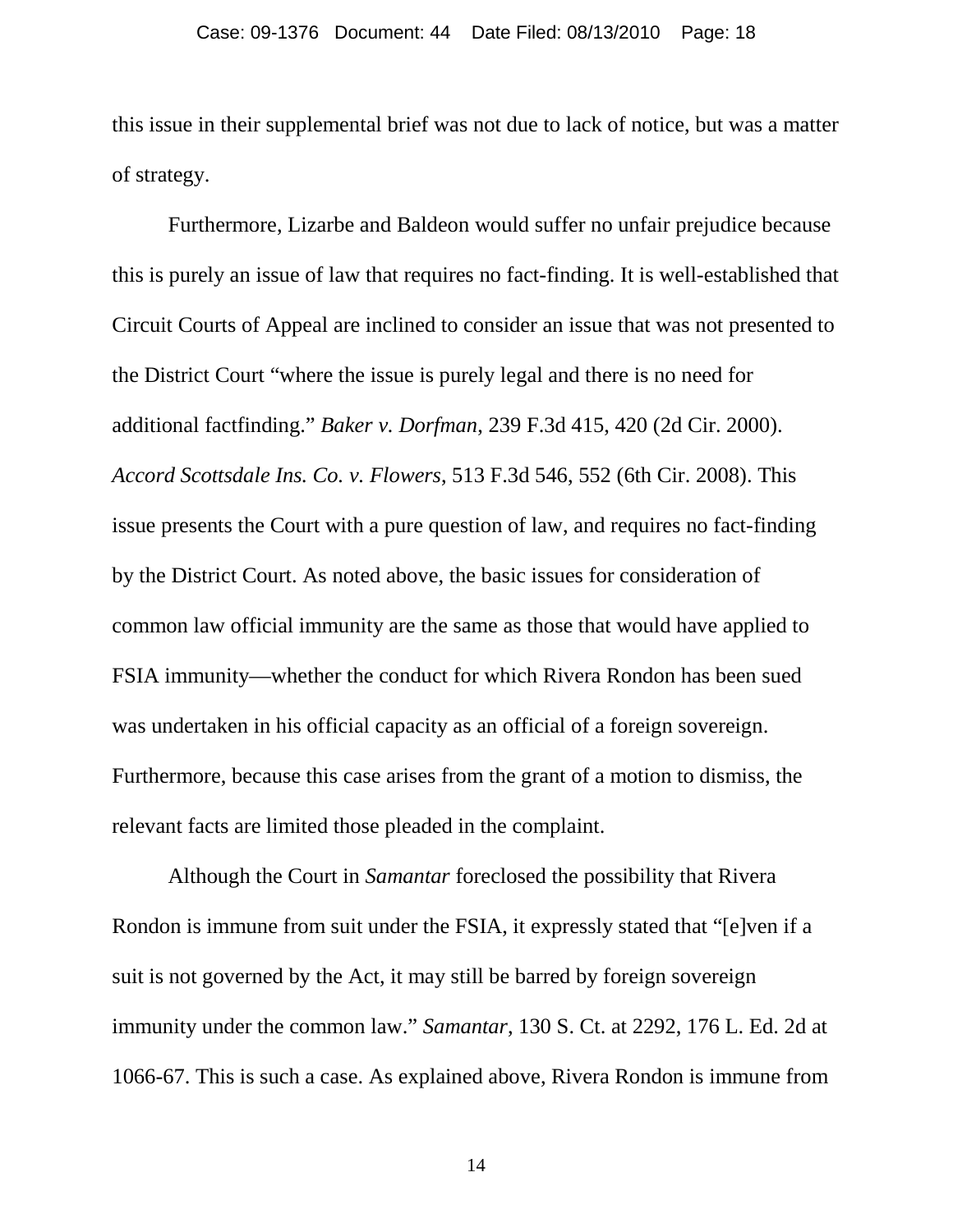suit under the common law of official immunity. This issue was properly preserved for appeal. In the alternative, even assuming for the sake of argument that Rivera Rondon did not properly preserve the issue, the Court should exercise its discretion to consider it, and reverse the District Court's denial of Rivera Rondon's motion to dismiss.

### **CONCLUSION**

For the foregoing reasons, and for all the reasons cited in Appellant's brief on the merits and reply brief, Appellant Juan Manuel Rivera Rondon respectfully requests that the Court reverse the District Court's denial of Appellant's motion to dismiss, and remand this case to the District Court with instructions to dismiss the complaint with prejudice.

### **REQUEST FOR ORAL ARGUMENT**

Appellant Juan Manuel Rivera Rondon respectfully requests oral argument because he believes that oral argument will assist this Court in deciding important questions regarding the issues addressed in the briefs.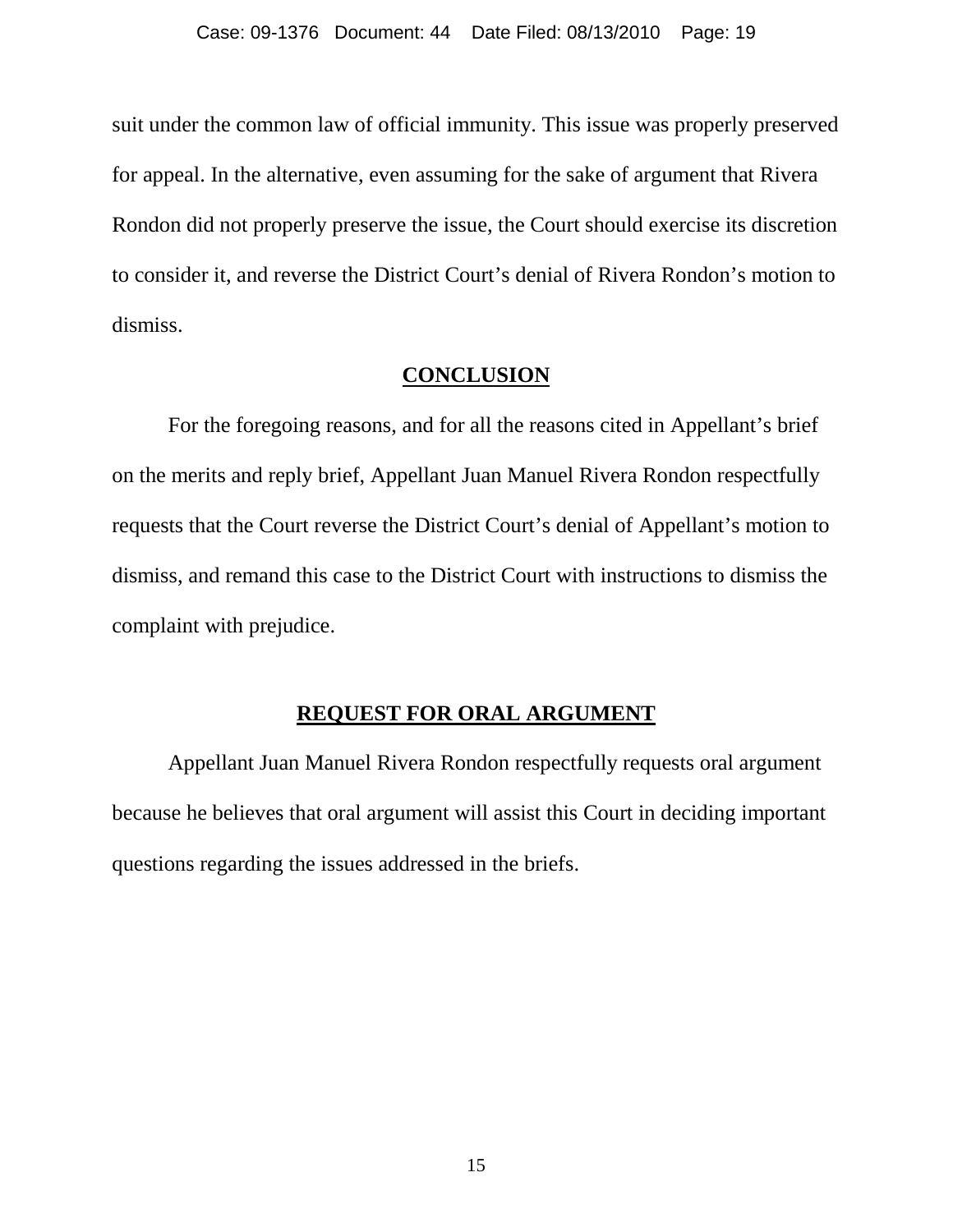Respectfully submitted,

## JOSEPH, GREENWALD & LAAKE, P.A.

/S/

Timothy F. Maloney Cary J. Hansel Joseph M. Creed 6404 Ivy Lane, Suite 400 Greenbelt, MD 20770 (301) 220-2200 *Counsel for Appellant*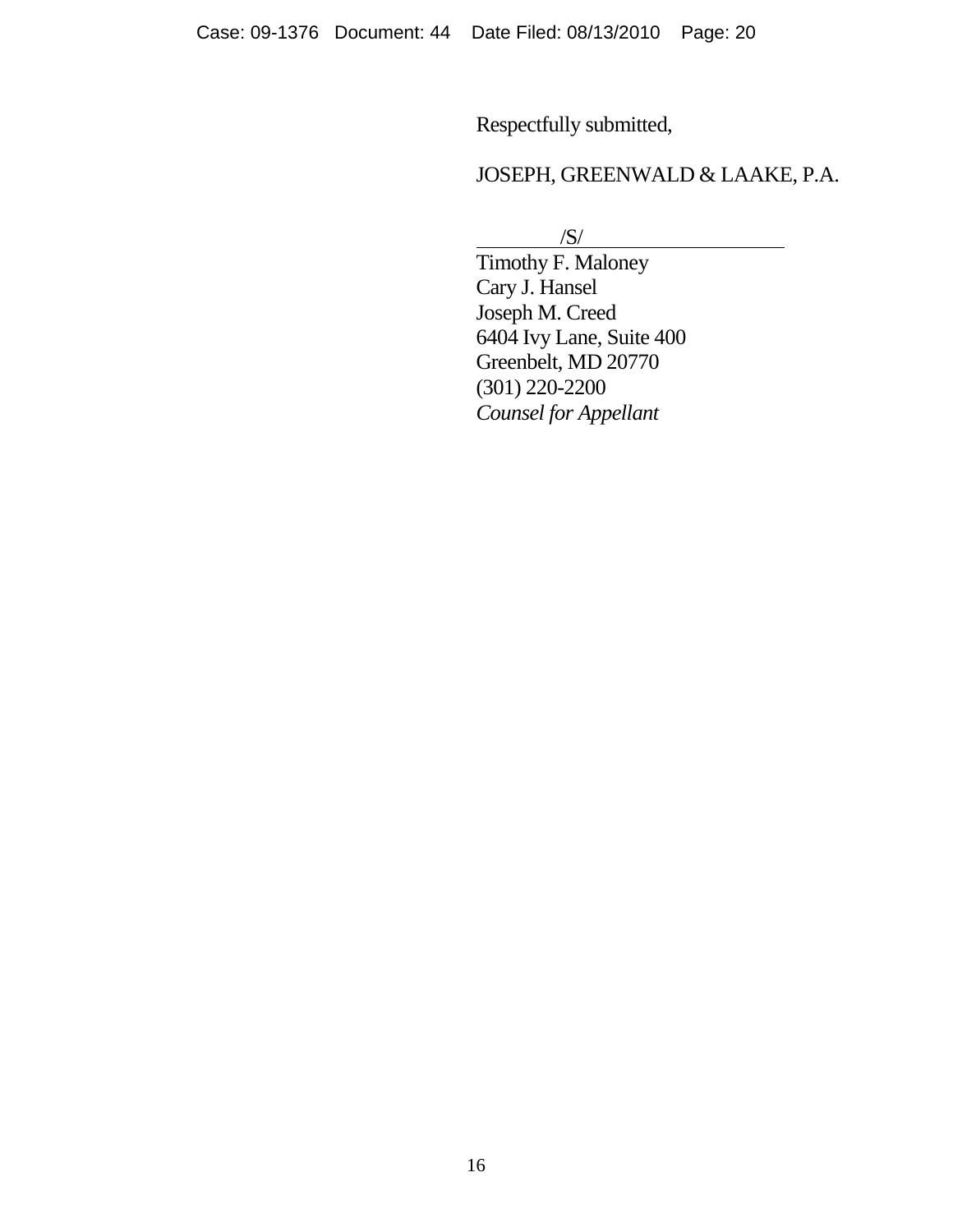### **CERTIFICATE OF COMPLIANCE**

1. This brief complies with the page limit in the Court's June 10, 2010 Order (Docket No. 39) because it does not exceed 15 pages.

2. This brief complies with the typeface requirements of Fed. R. App. P.  $32(a)(5)$  and the type style requirements of Fed. R. App. P.  $32(a)(6)$  because this brief has been prepared in proportionally-spaced typeface using Microsoft Word in 14 point Times New Roman font.

I understand that a material misrepresentation can result in the Court's striking the brief and imposing sanctions.

> /S/ Joseph M. Creed